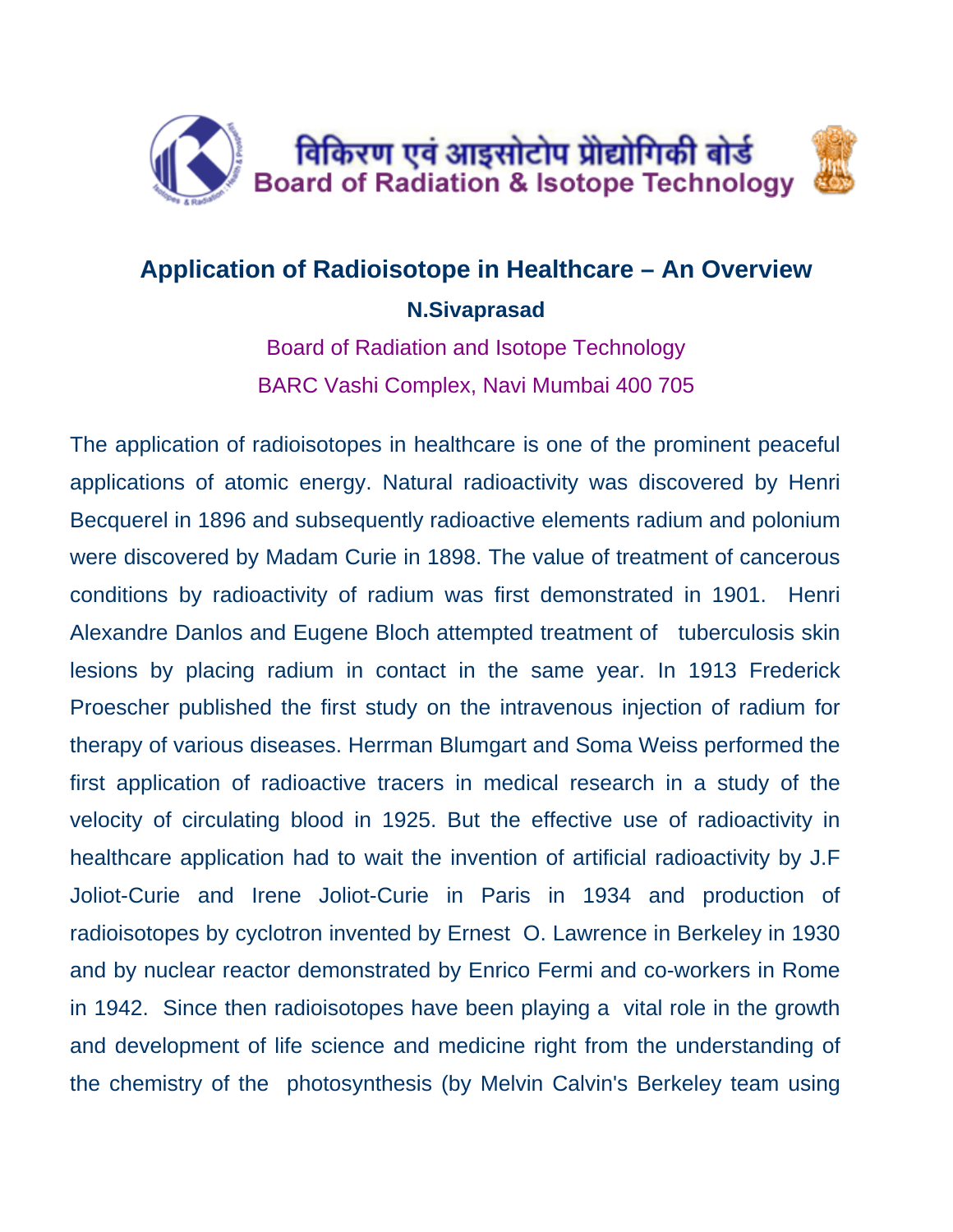$14$ C) to the development of molecular biology. Today, radioisotope labelled tracers are one of the fundamental tools of biological and medical science. Realizing this importance of the radioisotopes in healthcare and biology, the Rockefeller Foundation funded the first cyclotron dedicated for biomedical radioisotope production at Washington University in St. Louis, USA as early as 1940. Later the production of radioisotope and labeled compound became an industry and became available commercially. The availability of radioisotope and labeled compound in turn encouraged the scientists to develop many useful applications in medicine and other branches of science. It is beyond the scope of this article to touch upon all the applications of radioisotopes in healthcare.

In medicine the application of radioisotope and labelled compounds as tracer lead to the development of a new branch of medicine called nuclear medicine capable of imaging and providing functional status of organs in the body. The early history of the application of radioisotope in healthcare is in fact tied to the development of nuclear medicine. The most fundamental principle of nuclear medicine is the tracer principle, whose inventor George de Hevesy received the Nobel Prize in Medicine in 1944. In 1924 Georg de Hevesy, J.A. Christiansen and Sven Lomholt performed the first radiotracer ( $^{210}$ Pb and  $^{210}$ Bi) experiment in animals and in 1935 Hevesy and O. Chieivitz administered  $32P$  as phosphate to rats and demonstrated the renewal of the mineral constituents of bone.

The discovery of the artificial element  $99m$ Tc by Emilio Segre and Glenn Seaborg in 1938, the advent of the  $99m$ Tc generator  $(99Mo-99m)$ Tc generator was developed at the Brookhaven National Laboratory in 1957) based on the principle of radioactive equilibrium and the design of the scintillation camera by Hal O. Anger in the 1950's were important events leading to the growth in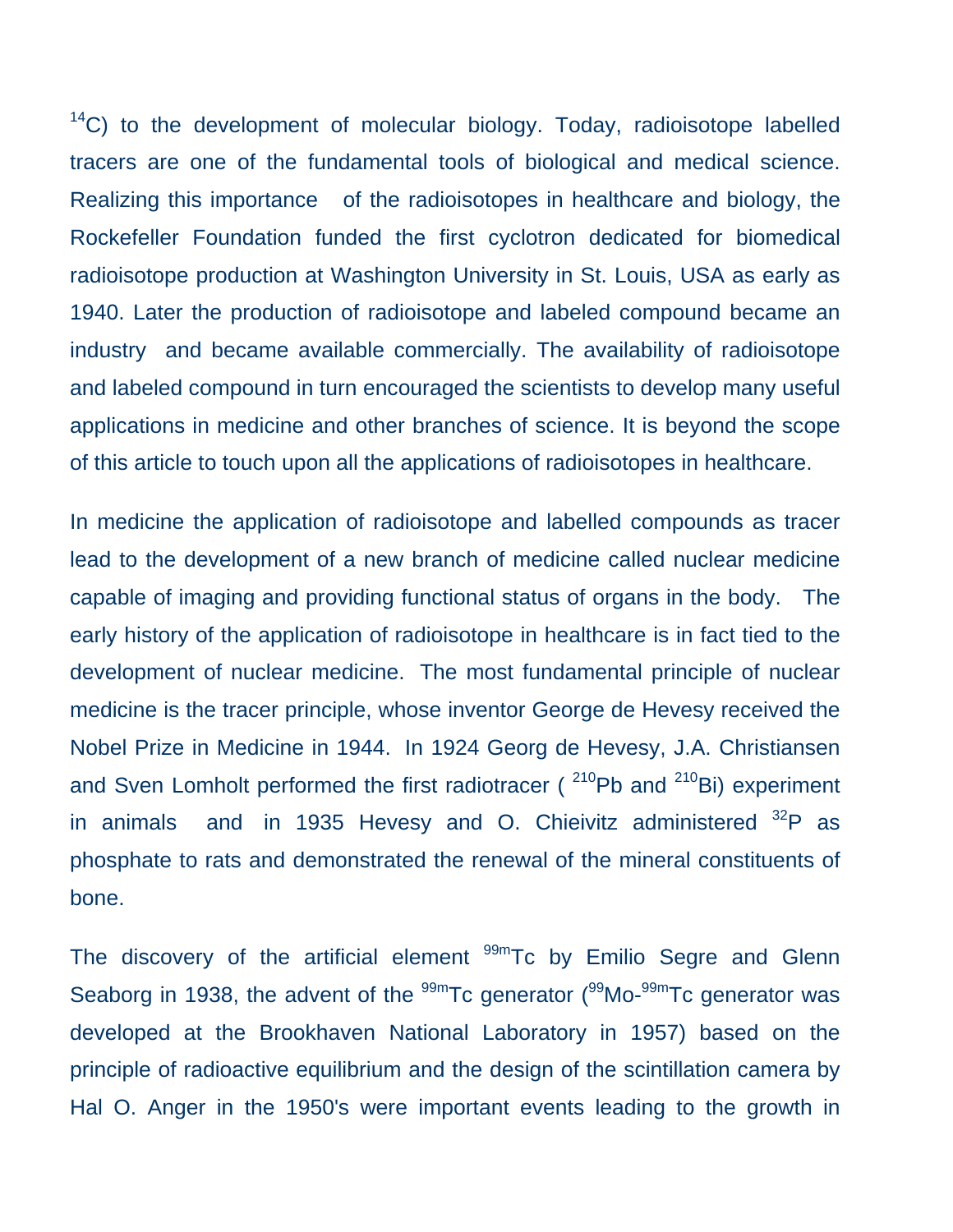nuclear medicine. Further the growth of nuclear medicine was progressed by the introduction of the gamma camera and the commercial availability of  $99m$ Tc generator in 1964. This was followed by the rapid development in  $^{99m}$ Tc radiopharmaceuticals for investigation of all vital organs such as brain, thyroid, lung, heart, stomach, liver, kidney, pancreas, gall bladder etc. <sup>99m</sup>Tc generator also underwent modifications to attain user friendliness. The cumbersome solvent extraction generator is now mostly replaced by user-friendly column generator. From a possible population of more than 2300 radioisotopes, <sup>99m</sup>Tc is pre-eminent, being used in more than 80% of the estimated 100,000 or more patient studies that are performed worldwide each day. <sup>99m</sup>Tc has thus become the "workhorse in nuclear medicine". This is because  $99m$ Tc has unique radiation properties near ideal for diagnostic application that demands short lived pure gamma ray emitting radioisotope with good chemistry for incorporating into chemical compounds permitting specific physiological process. Some of the physiological processes that govern the distribution of the radiopharmaceuticals are passive transport in brain and heart, active transport, phagocytosis in liver, cell sequestration in pancreases, capillary blockage in lungs, receptor binding, antigen binding etc. <sup>99m</sup>Tc is a pure gamma emitter of energy of 140 kev with a 6 hours half life. The energy of the gamma ray is ideally suited for efficient detection by gamma camera. Being a radiotransition metal,  $99m$ Tc can be complexed with a host of ligands. The early development of radiopharmaceuticals was in fact mostly based on trial and error methods. However, the current trend is based on either structuredistribution (perfusion imaging) relationship or structure- activity relationship as in the case of modern drug discovery process.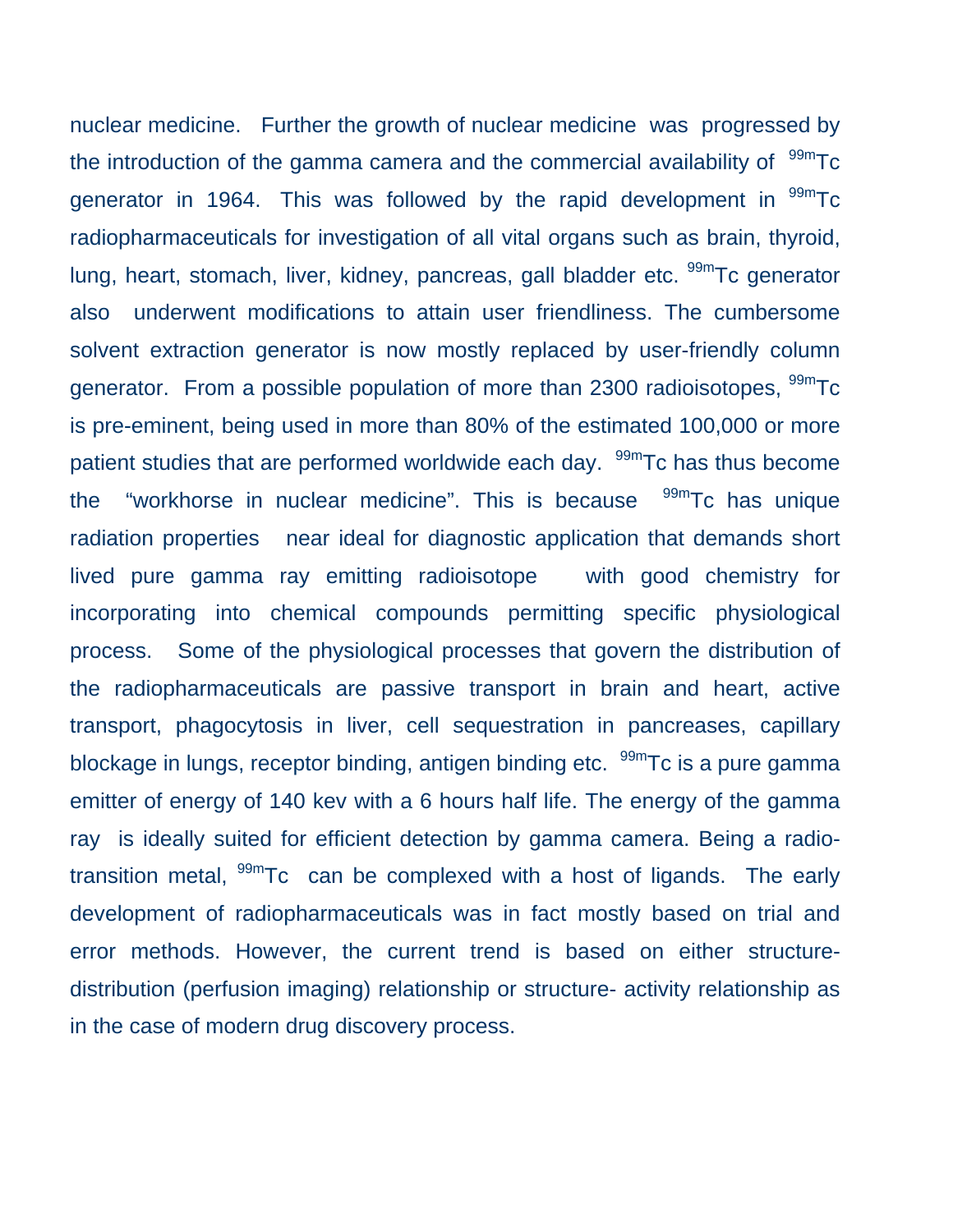After <sup>99m</sup>Tc the radioisotopes, which made major contributions in healthcare particularly in the area of therapeutics, are  $131$  and  $60$ Co. These radioisotopes were discovered by John Livingood and Glenn Seaborg in 1938. <sup>131</sup>I based radiopharamceuticals as internal radiation source for radiotherapy and  ${}^{60}$ Co as external radiation source for radiationtherapy form the major radioisotopic products for the treatment. <sup>131</sup>I is also used in diagnosis of diseases such as thyroid disorders, endocrine tumors etc. The use of this radioisotope in 1940 for the diagnosis of hyperthyroidism can be listed as one of the earlier applications of radioisotope in diagnosis. Treatment of thyroid cancer patients with <sup>131</sup>l, by Samuel M. Seidlin, Leo D. Marinelli and Eleanor Oshry in 1946 and use of <sup>131</sup>l labeled di-iodofluorescein to probe the brain for tumors at surgery by George Moore in 1947 were few of the memorable in-vivo experiments using  $131$ .  $131$ is now commonly used to treat thyroid cancer, probably the most successful kind of cancer treatment. It is also used to treat non-malignant thyroid disorders. Currently large quantity of this radioisotope is produced world wide in reactors. But Seaborg and his team discovered this versatile isotope by irradiation of tellurium metal with deuterons in a cyclotron.

After these radioisotopes, a series of cyclotron produced radioisotopes, such as  $201$ Tl,  $67$ Ga,  $111$ In and  $123$ I, are the next most popular in the list of medical radioisotopes. These are for diagnostic purpose. A different group of radioisotopes are popular for therapeutic use. Well-established examples are  $131$ I,  $32$ P and  $90$ Y,  $89$ Sr; but several others are being investigated for possible therapeutic applications.  $153$ Sm,  $186$ Re,  $188$ Re,  $165$ Dy,  $166$ Ho are the examples. The beta emitter  $169$ Er, beta/gamma emitters  $67$ Cu electron-emitters  $80$ <sup>m</sup>Br and  $125$ I and alpha emitter  $212$ Bi are under investigation in various laboratories for the therapeutic applications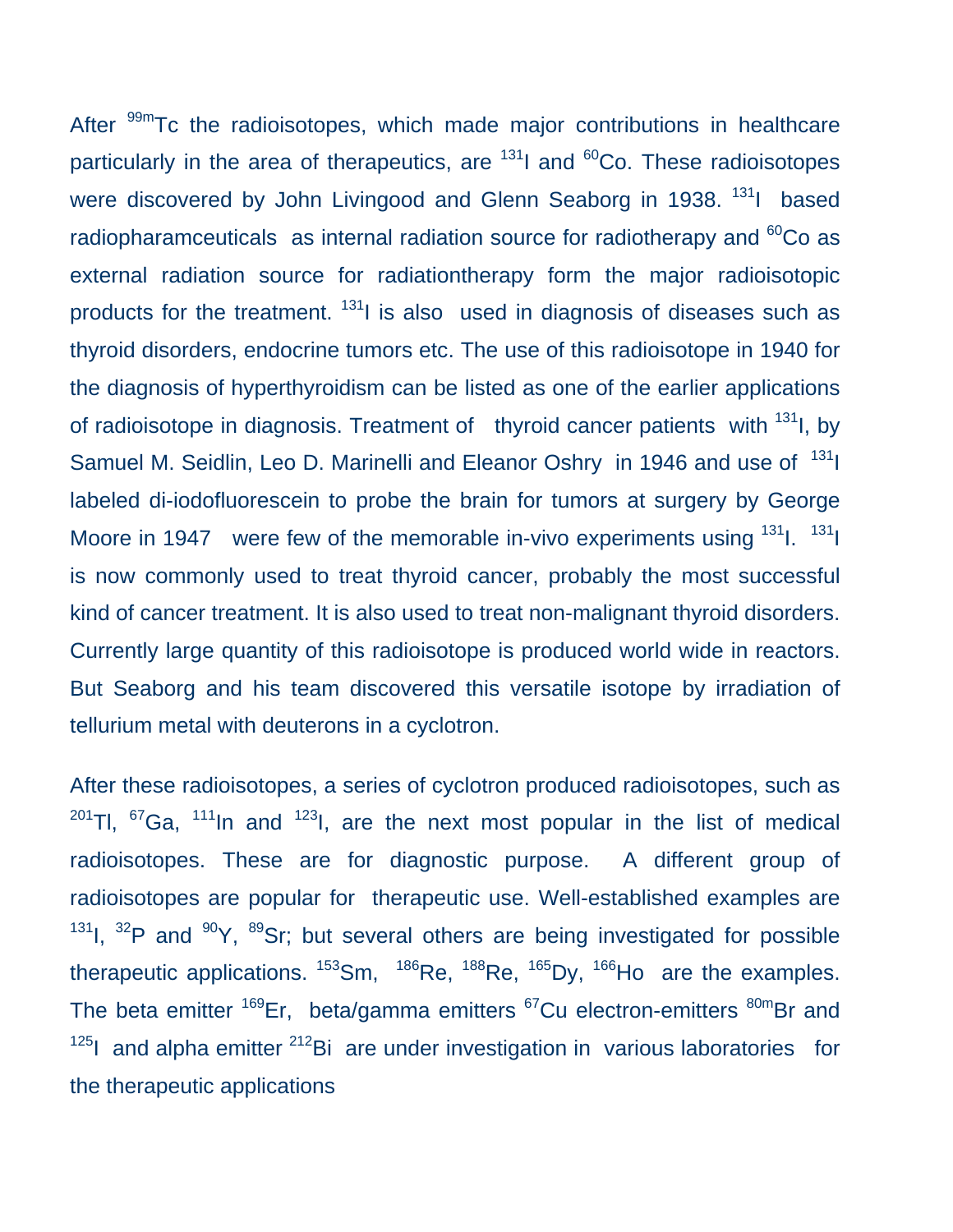During the past decade, the perspectives of application of radioisotope have been totally transformed. This field is no longer only an imaging specialty that provides some functional information; but is progressively acquiring a central role in the understanding of many physiological and pathological processes, both in research and in routine clinical practice. The radioisotopes in combination with progress in molecular biology, immunology and biochemistry have now enabled the medical science to probe the molecular basis of diseases and a new branch of medicine called molecular nuclear medicine has evolved. This branch of medicine is further strengthened by the availability of well-designed radiolabelled compounds. Genetic engineering, genomic and proteomics are expected to bring in more radioactive probes based on radiolabelling of biomolecules such as antibodies, oligonucleotides, peptides etc. This field of nuclear medicine is also described as "tomographic physiological chemistry". Nobel Prize wining hybridoma technology invented by Milstein Cesar and Kohler in 1975**,** in concert with advances in the field of nuclear medicine already offered the prospect of utilizing monoclonal antibodies against tumor antigens labeled with gamma-emitting radionuclide for imaging of tumor sites in a noninvasive fashion. This mode of immunologically based diagnosis was first demonstrated by David Goldenberg in 1978 using polyclonal antibodies to carcino embryonic antigen (CEA). This immunological procedure is termed as radioimmunoscintigraphy (RIS).

In addition to imaging, another important application of radioimmunoscintigraphy is in the study of distribution of an antibody as a prelude to treatment with the same antibody. Monoclonal antibodies directed against human cancer-associated antigens also have been used to selectively deliver cytotoxic radionuclide to malignant cell populations for therapy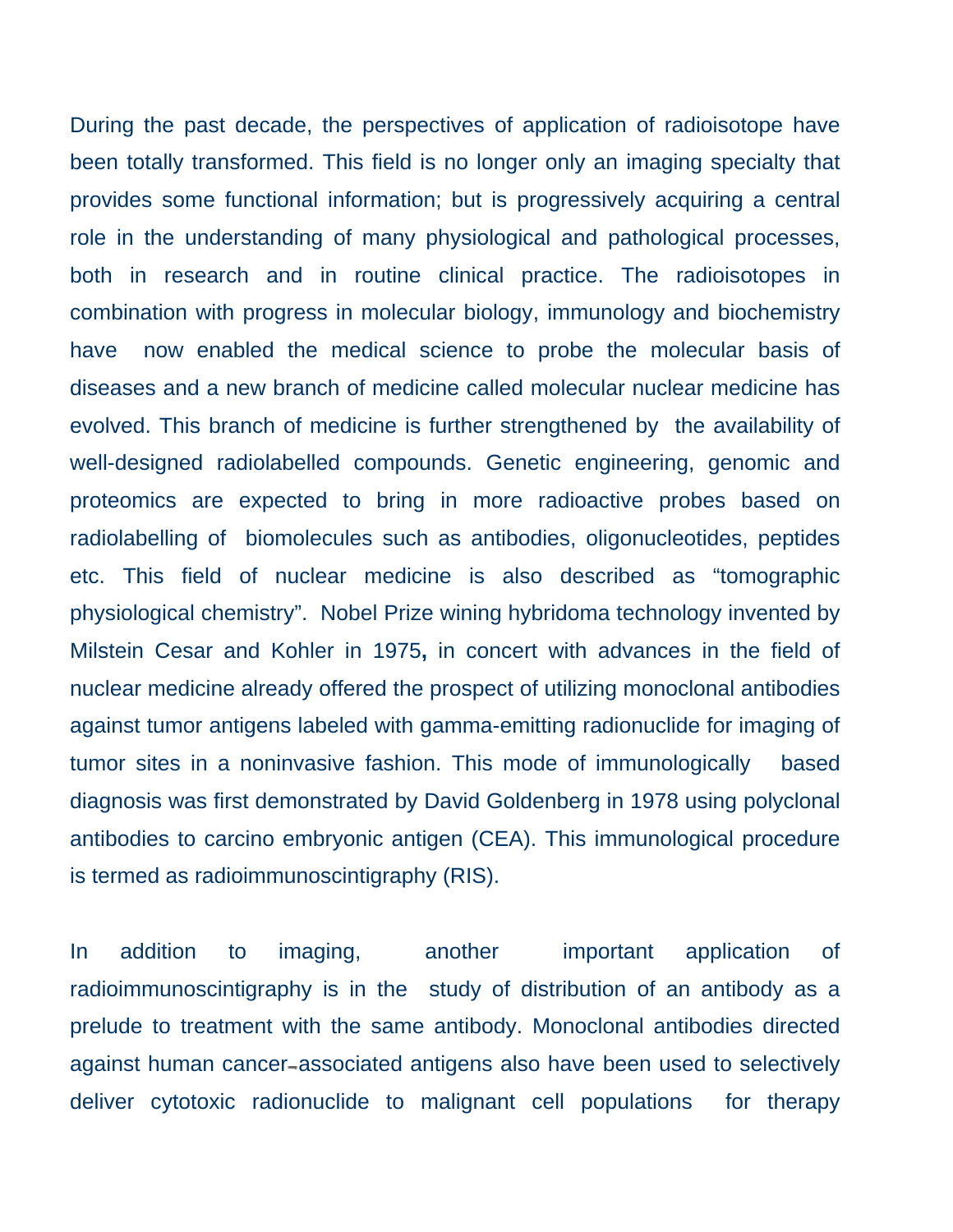(radioimmunotherapy). Here the tumor specific antibody act as a carrier for the tagged radionuclide. Unlike conventional external beam radiation therapy, radioimmunotherapy (RIT) offers the possibility of selectively targeting radiation, from the radioisotope tagged to the antibody, to malignant cell populations, while minimizing destruction of neighbouring normal cells, which are antigen negative. <sup>131</sup>I was the first radionuclide used for radiolabiled antibody imaging. Advantages of  $131$  includes its low cost, the ready availability and ease of protein radio-iodination methodology.  $111$ In,  $123$ I and  $99$ <sup>m</sup>Tc have found place in radiolabelling of the antibody. The progress in the chemistry of radiolabelling of proteins has greatly contributed in the preparation of in-vivo stable radiolabelled antibodies. With the emergence of positron emission tomography (PET) as a clinical imaging modality, a number of laboratories have been investigating the potential utility of antibodies and antibody fragments labelled with positronemitting radionuclide The feasibility of so called immuno-PET has already been demonstrated in a patient with neuroblastoma injected with <sup>124</sup>I-labeled antibody.

Medical cyclotron has provided us with very useful radioisotopes of basic elements such as  ${}^{11}C$ ,  ${}^{13}N$  and  ${}^{15}O$  and thus enabling the preparation of radiotracers without tampering their biological properties and structural integrity. All these positron-emitting radioisotopes are very short lived and their half life is only of few minutes. However the development of 'fast chemistry' and automated modules for radiochemical synthesis have lead to the development of many useful radiotracers that can be prepared at hospital site. The availability of these tracers has opened up another radioisotope based medical application called positron emission tomography (PET). The radioisotope  $^{18}F$  is produced in cyclotron and one of the  $^{18}$ F labelled compounds,  $^{18}$ F-Fluro deoxy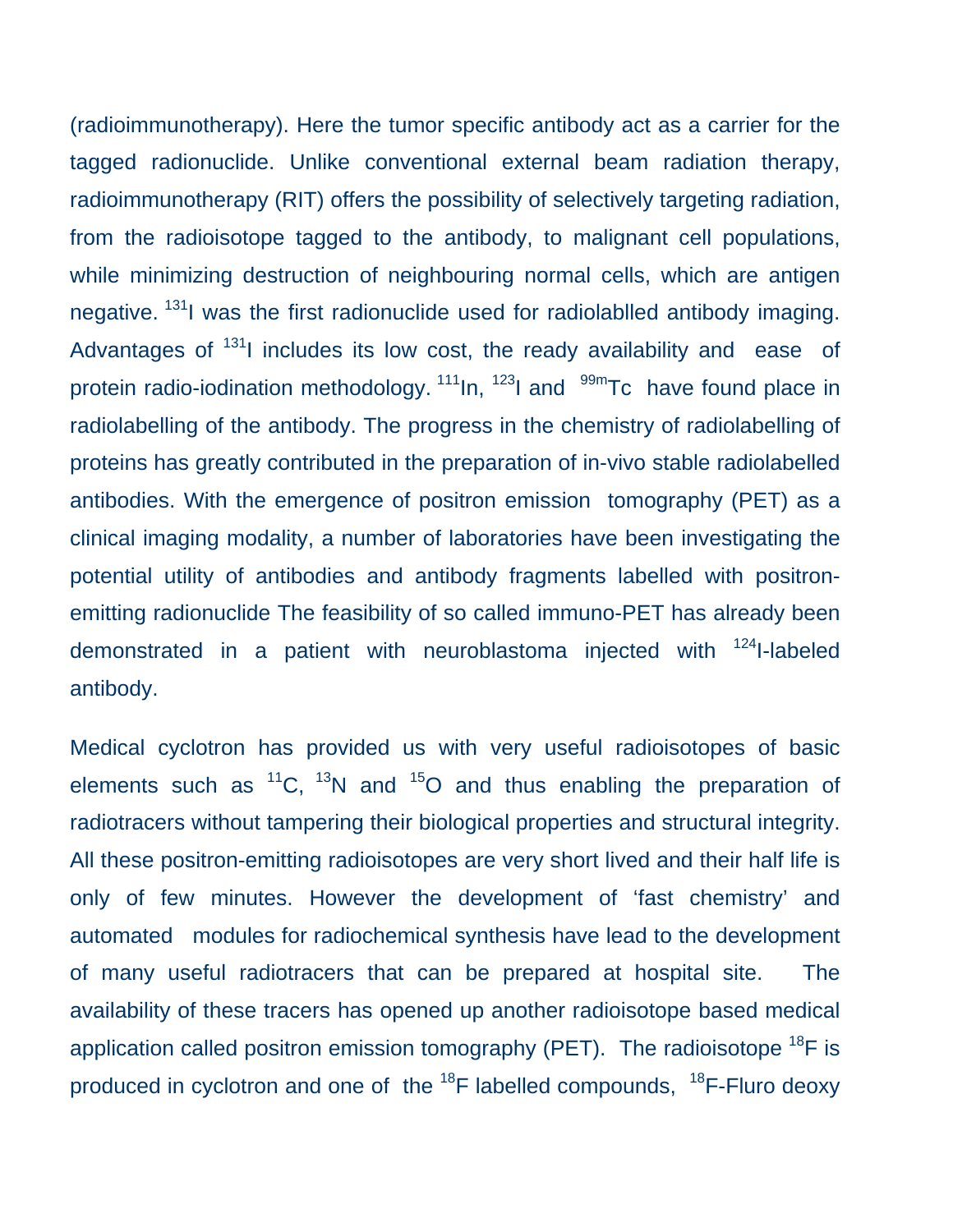glucose popularly know as FDG has received the recognition of "Molecule of the Millenniums". The use of FDG revealed the biochemistry of brain and other vital organs and already established as a dependable tool for oncological investigations for visualizing the metastasis. Cyclotron produced  $201$ Tl is one of the important and unique radioisotopes that strengthened the development of nuclear cardiology. PET offers possibilities to study physiology, molecular biology, energy metabolism, drug-receptor and drug-enzyme interactions invivo. Cyclotron produced radioisotope and PET are also expected to contribute in the new pharmaceuticals development. The progress in the knowledge of the receptor system and the ability of PET to image the receptors tempted many pharmaceutical companies to interact with PET centers in attempt to better understanding of pharmacology of new therapeutic drugs. Now more than 200 PET cameras are operating world wide. The technology has progressed so much that highest resolution that can be obtained in the PET imaging is now about 2.6 mm. In fact the history of PET has been one of continuous improvements in resolution and sensitivity. New emerging procedures combining PET with CT scans to give co-registration of the two images will enable more insight into the body system. Another area that deserves the mention is tat PET in combination with neuro-receptor binding radiopharmaceuticals enables us to understand the relation between brain chemistry and behavior in health and neurological (Parkinson's and Alzheimer's disease) and psychiatric diseases (schizophherenia and depression). Also it has paved the way for assessing activity of neurotransmitters such as serotonin , dopamine etc.

The interventional studies in nuclear medicine technique is yet another exciting approach to enhance disease specific diagnosis through drugs or technical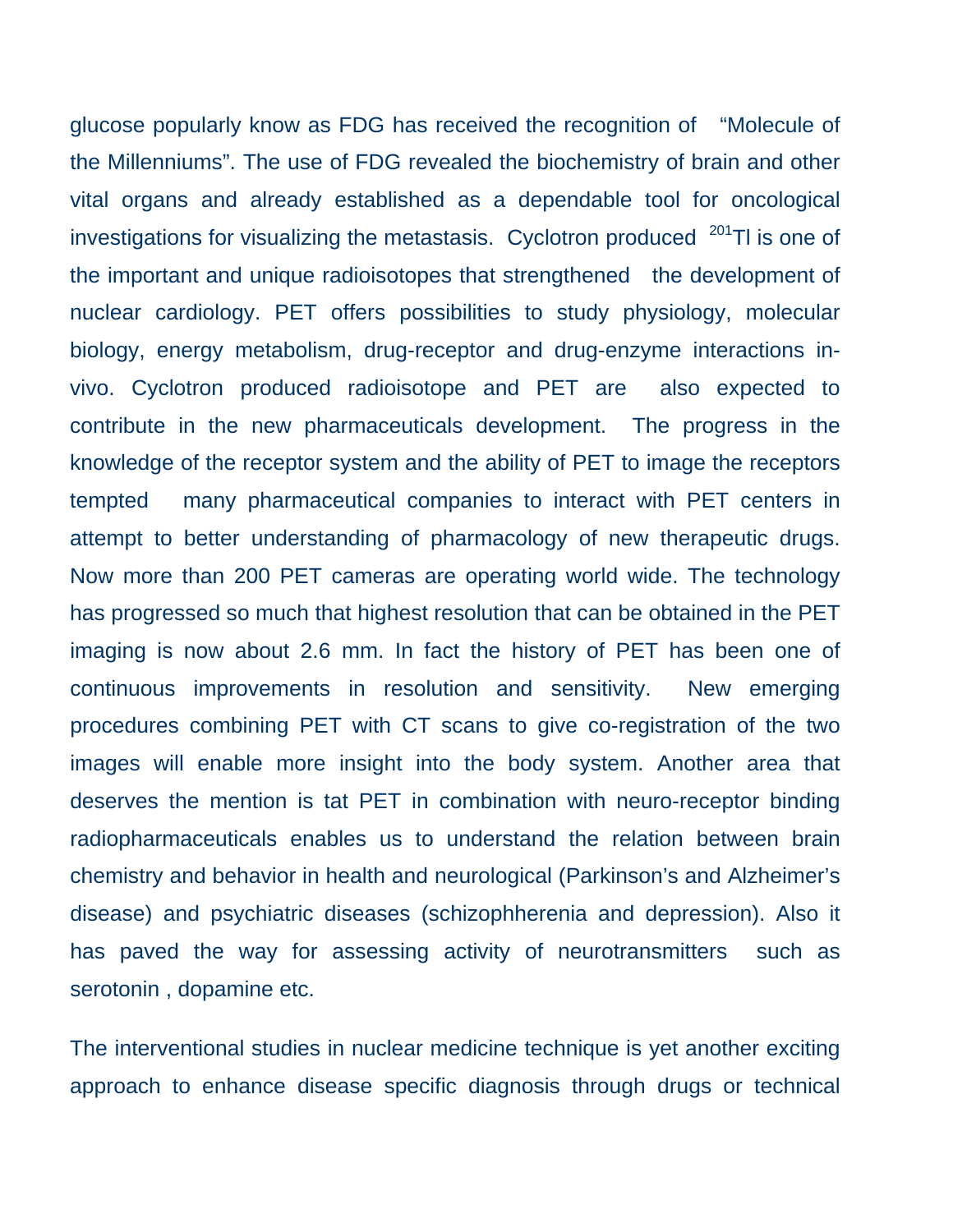intervention during the procedure. The intervention is aimed at a particular organ function which alters during the disease process. Dimox brain SPECT, nitrate augmented  $201$ Tl scan and captopril renogram are some of the established procedure in this regard. This approach is growing with nuclear medicine and even entering in the surgical procedures. Currently this subset of medical procedure is termed as interventional nuclear medicine.

The next generation nuclear imaging is expected to be that based on the concept of dual-imaging (fusion imaging). The principle of dual-modality imaging technology is to combine a functional. imaging device (SPECT or PET) with an anatomical imaging instrument (CT or MRI) to acquire co registered images with a single integrated system. This is a hardware approach instead of software based, where manual or automated image registration technique is used to align images acquired separately on two different instruments. This development is an emerging research field encouraged by the need for effective diagnostic methodology in clinical oncology. Here the PET or SPECT data is fundamentally aligned with the anatomical information from CT scan. The PET/CT fusion image is already established its value in better anatomic localization of abnormal tissue metabolism. SPECT/CT and PET/CT fusion tomographs were now developed for diagnosis in clinical oncology and such integrated systems are now commercially available.

With all these advances in radioisotope and development of radiotracers, the science and technology of nuclear medicine can also of help in solving problems related genetic disorders. Radioisotope is best suited for translating the advances in genetics and molecular biology into the benefit of the diseased. In-situ radiotracers can serve as biomarkers for the single gene and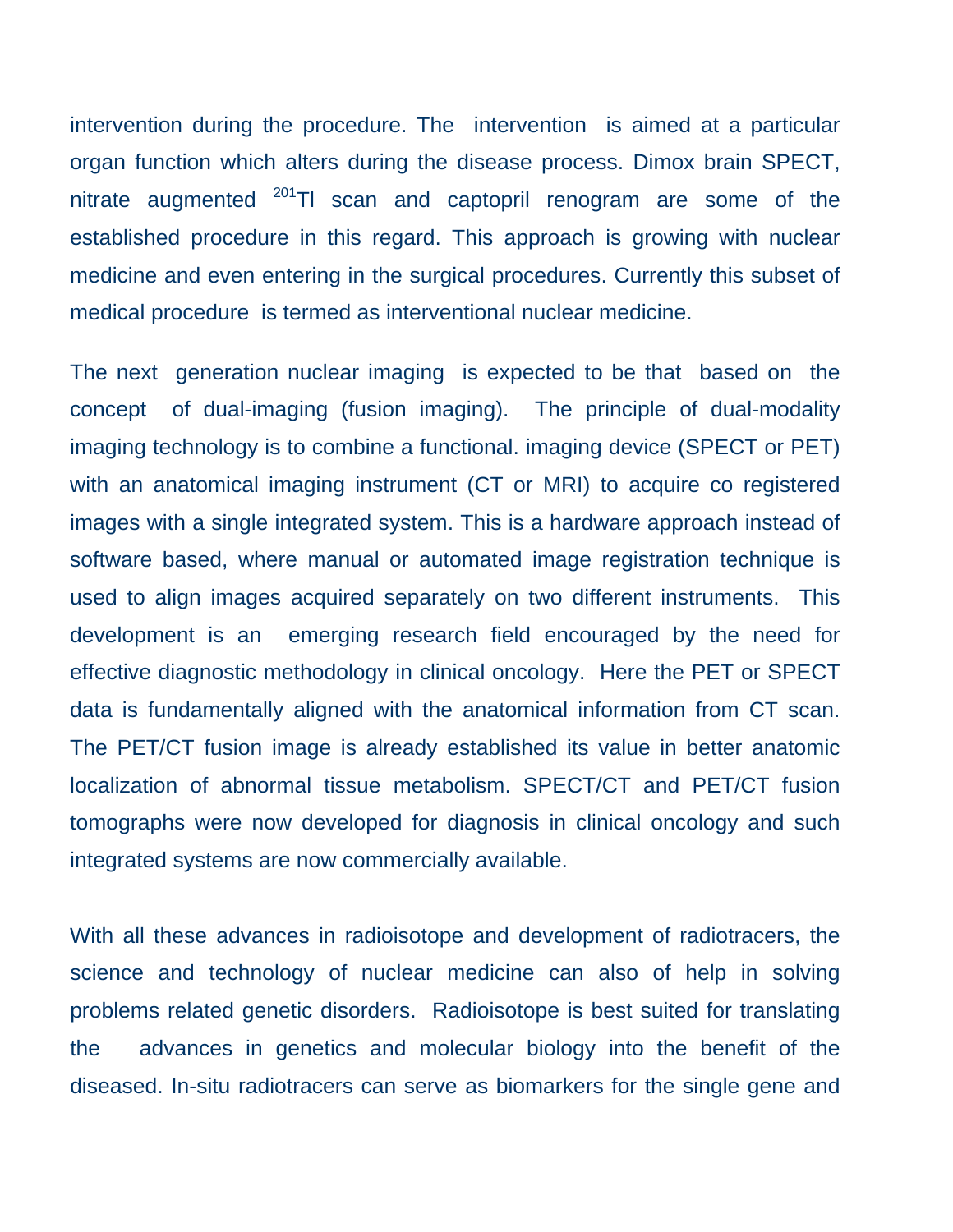multigencic disorders as well as for evaluation of the efficacy of gene therapy and status of apoptosis (programmed cell death) in radiation therapy of cancer. Use of radiotracer of biomolecules as the imaging agent for cellular receptors will enable the study of brain chemistry and optimize the drug dosage in individual basis and the study of basic molecular process affected by drugs.

Applications of radioisotope as tracer is only one side of the story. Radioisotopes as a source of ionizing radiation also contribute immensely to the health care. Radiation is used for sterilization of medical products, development of biomedical materials, treatment of cancer and destruction of abnormally proliferating cells, preservation of tissues in tissue banks, production of vaccines, blood irradiation to prevent graft-versus-host disease (GVHD) etc.

Therapy using radiation from radioisotopes such as  $^{192}$ Ir,  $^{137}$ Cs,  $^{60}$ Co etc is used to fight many types of cancer. In this treatment modality, gamma radiation is directed to tumor either from an external source of  ${}^{60}Co$  (teletherapy) or from radioactive sources as wires, needles and seeds implanted in the diseased part of the body generally through body cavity (brachytherapy). The type of cancer and location and degree of cancer decide the mode of radiation therapy. Prostate cancer, uterine cancer, breast cancer and retinal cancer are treated by brachytherapy. The birth of the brachytherapy was in 1903 when small radium tubes were inserted into tumors. During this period major brachytherapy work was done at the Curie Institute in Paris. Robert Abbe, a surgeon at New York, placed tubes into tumor beds after resection, and later inserted removable radium sources thus introducing the 'after loading technique' as early as 1905. The availability of various radioisotopes and progress in remote after-loading techniques' have brought renewed interest in brachytherapy in the last two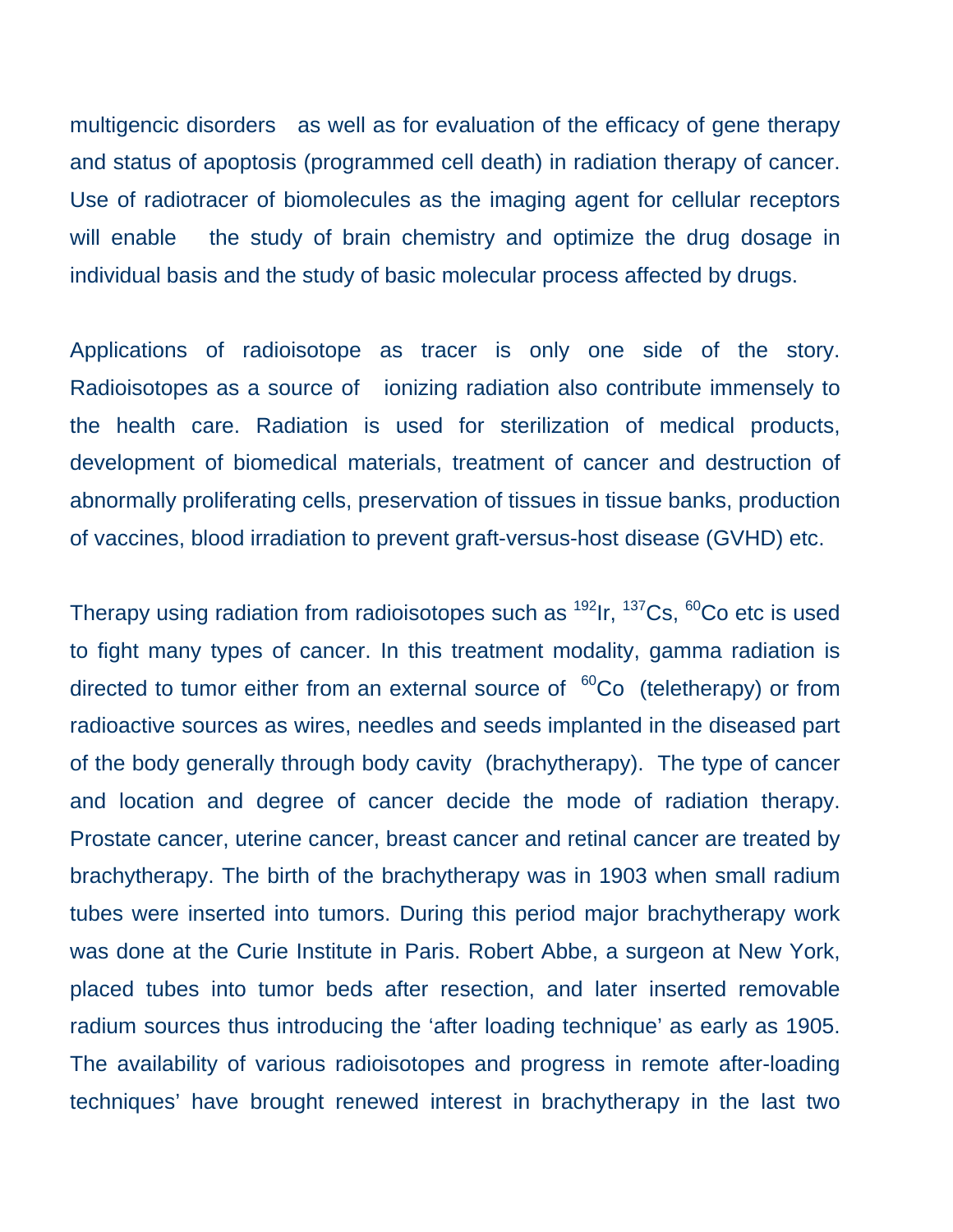decades. The imaging modalities such as CT scan, magnetic resonance imaging (MRI), transrectal ultrasound and sophisticated computerized treatment planning has further enhanced positional accuracy and optimized dose distribution in brachytherapy. While brachytherapy was initially used only for treatment of cancer, it has now been found to be useful in non-malignant diseases (for example, heart stents in the prevention of vascular restenosisblockage in the blood vessels) as well. Brachytherapy is the optimum way of delivering conformal radiotherapy tailored to the shape of the tumor while sparing surrounding normal tissues. Radiation teletherapy is also one of the most effective and commonly adopted forms of treatment currently available. In 1951, <sup>60</sup>Co teletherapy was first put to clinical use in Ontario, Canada. Thereafter it was adopted with tremendous enthusiasm in the treatment of malignant disease.

Often radiation therapy is used to shrink the toumor as much as possible before surgery to remove the cancer. Radiation can also be given after surgery to prevent the recurrence of cancer. Radiation treatment may also be used to provide temporary relief of symptoms, or to treat malignancies (cancers) that cannot be removed with surgery. Even when curing cancer is not possible, radiation therapy is used to shrink tumors and reduce pressure, bleeding, pain or other symptoms associated with cancer. This is called palliative treatment. About half of all people with cancer are treated with radiation, and the number of cancer patients who have been cured is rising every day. For many patients, radiation is the only kind of treatment needed.

Beams of neutrons and protons and heavy ions are also used for the treatment of diseases. The accelerators made possible the use of beams of these nuclear particles. Researchers first investigated the use of neutron beams for cancer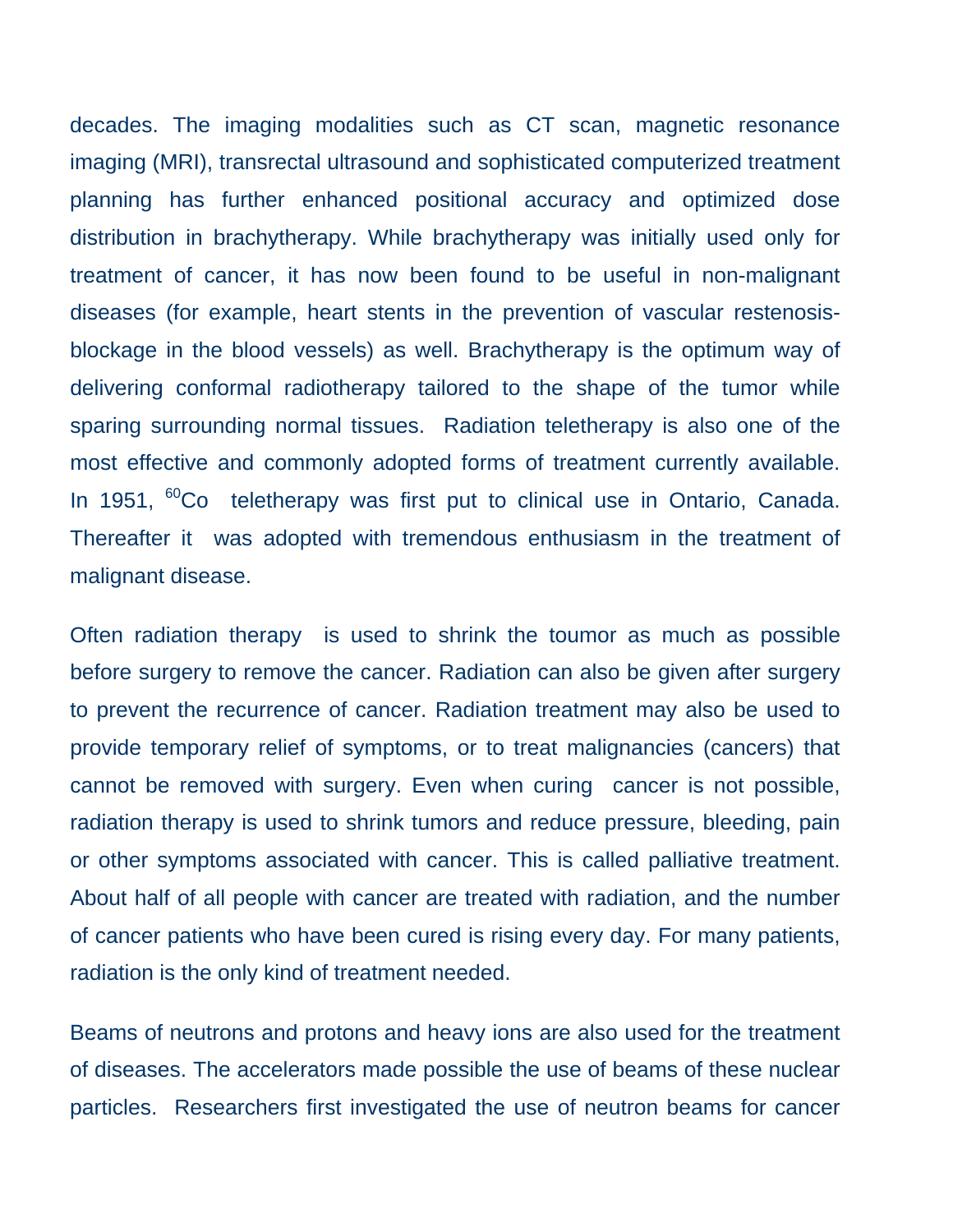radiation therapy in the 1940s. Helium ions and proton beams first began to be used in the 1950s. Later, in the 1980s, medical researchers investigated the use of heavy ion beams to treat cancerous tumors as well as a deadly brain disorder known as arteriovenous malformations (AVMs). This brain disorder is a disease manifested by abnormal growth of blood vessels in the brain. Heavy ion beams can be precisely focused to obliterate these growths which, unless treated, can cause lethal or disabling brain hemorrhages and seizures. Charged particle patient treatment facilities are functional in Japan and Germany.

Many therapeutic procedures are palliative, usually to relieve pain. For instance,  $89$ Sr and increasingly  $153$ Sm are used for the relief of cancer-induced bone pain.  $186$ Re is a new addition to this product list. Radiation synovectomy is one of such radioisotope based palliative treatments. It is in fact an attractive alternative to chemical and surgical synovectomy for the treatment of inflammatory synovial disease of joints including rheumatoid arthritis as well as some extent osteoarthritis. The procedure entails a single injection directly into the synovium of the joints to control and ablate inflammation. Beta emitting radio-colloids of  $^{90}Y$ ,  $^{198}Au$ ,  $^{165}Dy$ ,  $^{186}Re$ ,  $^{169}$  Er etc are used for this purpose.

The beneficial effect of use of ionizing radiation from radioisotopes such as  ${}^{60}Co$ or <sup>137</sup>Cs for irradiation of blood and blood components is increasingly gaining attention of medical professionals. The irradiation prevents graft-versus-host disease (GVHD) by decreasing the number of viable T lymphocytes in blood and blood components. GVHD occurs when viable T lymphocytes in transfused blood or blood components engraft, multiply, and react against the tissues of the recipient. GVHD may be frequently seen when blood components are transfused to immunocompromised recipients, such as bone marrow transplant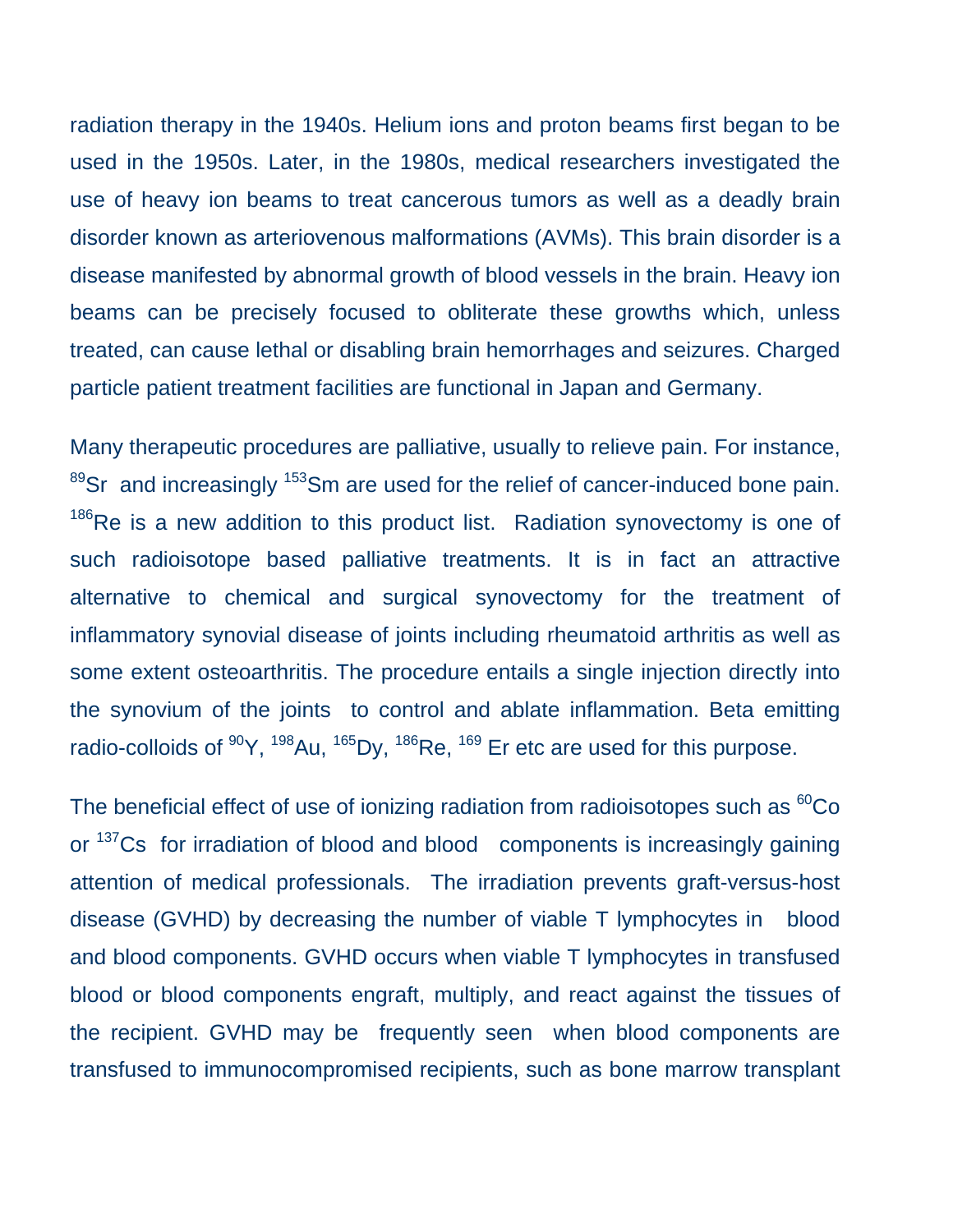patients, patients with malignancies receiving aggressive chemotherapy and persons with congenital immune deficiency syndromes.

The radioanalytical techniques such as neutron activation analysis (NAA) and radioimmunoassay (RIA) have also contributed immensely in healthcare area. The invention of radioimmunoassay by Solomon Berson and Rosalyn Yalow in 1959 in USA based on a novel analytical concept and the subsequent development of related techniques ( such as immunoradiomeric assays) including the non-radioactive counter part have revolutionized the way we look at the hormones and hormone actions. Not only endocrinology but many other fields of medicine such as oncology, cardiology, gasteroenetrology, microbiology and infectious diseases and veterinary medicine are being benefited by these in-vitro techniques. The uniqueness of this technique is superior sensitivity achievable to the order of pico and femto mole level and molecular specificity. Currently 60% of the clinical laboratory investigations in hospital and clinical laboratories are carried out by RIA and related techniques, thanks to the commercial availability of ready to use RIA kits. RIA is the first line of investigation in suspected thyroid disorders and infertility. The neutron activation analysis (NAA) is another very sensitive technique to determine the trace elements in body fluids and tissues. The trace elements are very essential to maintain the normal physiology. Zn, Se, Cu are all trace elements needed for health. Deficiency of trace elements can cause disease and excess can lead to toxicity. This technique is used also in the research on nutritional epidemiology. Several studies using NAA have been reported. Some of them are nutritional epidemiology study on diet and cancer risk, and study on nutritional epidemiology of thyroid cancer etc.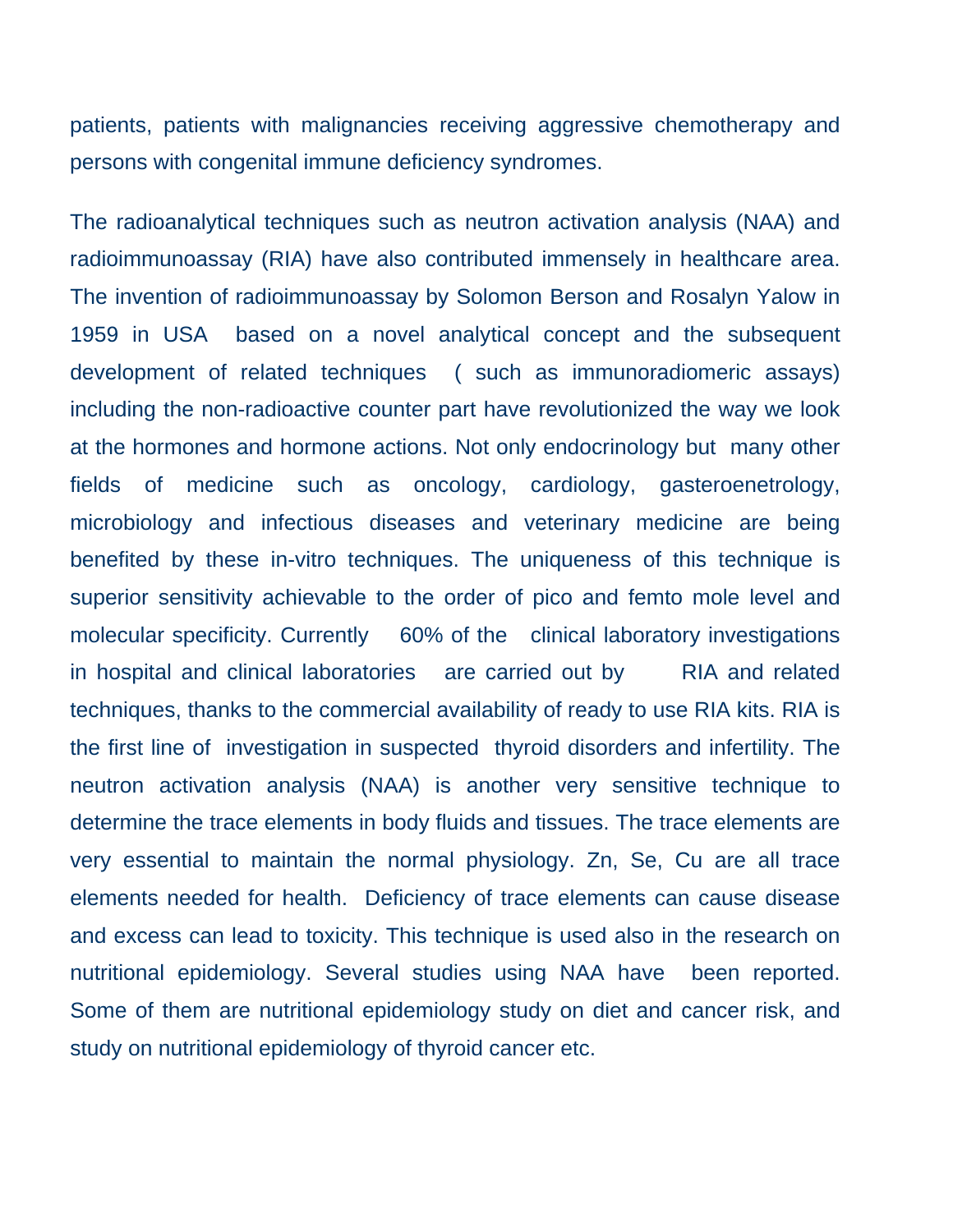This article describes is only a limited area of applications of radioisotopes in healthcare. Radioisotope and radiation will continue to contribute in healthcare and in improving the quality of life. In India research and development effort in the area of application of radioisotope in healthcare was initiated as early as 1958. Number of important radiopharmaceuticals such as radioiodine, radiochromium, radiophosphate, radio labelled vitamin  $B_{12}$ , radioiodinated thyroxin were developed in 1960s. The first radioimmunoassay kits were introduced in the Indian market from BARC in 1970s, which is not much later than that of the first global appearance of radioimmunoassay kit. Immunoradiometric assay kit was introduced in the market from Board of Radiation and Isotope Technology (BRIT) in 1980s. Presently know-how for the production of over 100 radiopharmaceuticals and labelled compounds for medical use are established. This includes  $^{99m}$ Tc generator, cold kits for the preparation of <sup>99m</sup>Tc- radiopharmaceuticals and radioimmunoassay kits. The formation of Board of Radiation and Isotope Technology (BRIT), a Unit of Department of Atomic Energy in 1989 was a further thrust in the programme of healthcare application of radioisotope. BRIT and BARC have been responsible for the production of radioisotopes and processing them into medical products and service. The radioisotopes of medical interest used for the nuclear medicine are from Druva and Cirus reactors and these are chemically processed at radiological laboratories at Trombay and converted into various medical products in BRIT`s Vashi Complex laboratories. The production of these radioisotope based medical products are carried out in radiologically and pharmaceutically safe laboratories under GMP conditions. In India, currently there are 120 nuclear medicine centers and more than 400 RIA laboratories are deriving the benefit from the indigenous products. This benefits more than 10 lakh patients in a year. Various type of <sup>60</sup>Co tubes and needles